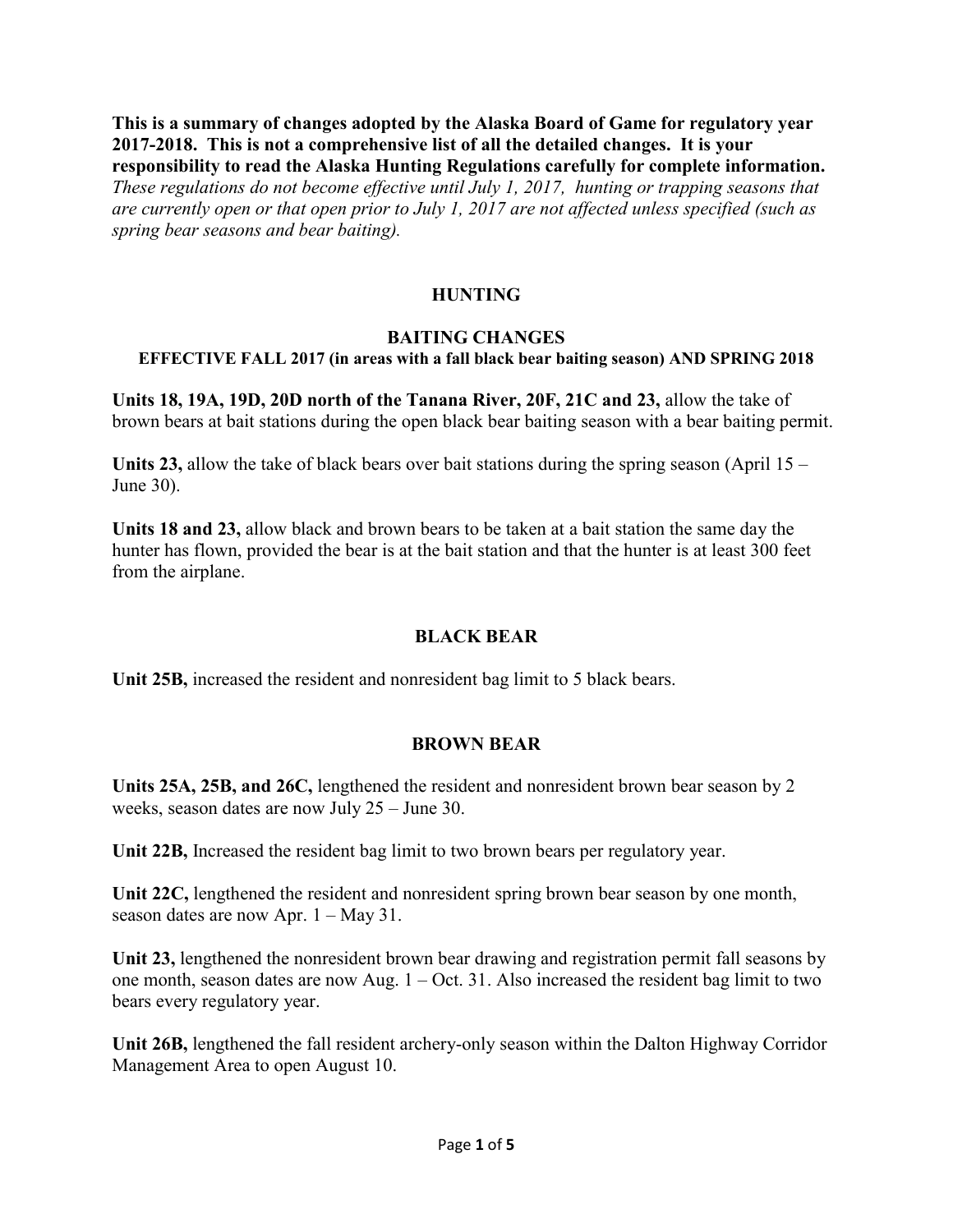# **CARIBOU**

**Unit 13 Tier I Nelchina Caribou,** created two Tier I registration hunt seasons that hunters will have to choose from during the November application period in 2017. Hunters will be required to select one of the following seasons: Aug. 10 – Aug. 31 and Oct. 21 – Mar. 31, **or** Sept. 1 – Sept. 20 and Oct. 21 – Mar. 31. *All Regulations will be effective July 1, 2018, and changes will be noted in the November 2017 application period.*

**Units 23 and 26A,** established a resident registration hunt for the Western Arctic and Teshekpuk caribou herds and retained current seasons and bag limits.

**Porcupine Caribou Herd,** aligned the seasons and bag limits throughout the range of the herd as follows: Changed the resident bag limit in the **remainder of Unit 24A** to 10 caribou total, with a season date of July 1-April 30; also changed the nonresident bag limit to 2 bulls, with no change to season dates. Changed the resident bag limit and season dates in the **remainder of Unit 24B** to 5 caribou per day, calves may not be taken at any time. Bulls may be taken from July  $1 - Oct.$  14 and from Feb.  $1 - June 30$ . Cows may be taken from July 15-April 30.. Nonresidents may only take one bull with a season date of Aug. 1 – Sept. 30. Changed the resident season and bag limit in the **remainder of Unit 25A** to 10 caribou with a season date of July 1 – April 30, and changed the nonresident seasons and bag limit to 2 bulls with a season date of Aug.  $1 -$ Sept. 30.

Unit 26B north of 69<sup> $\theta$ </sup> 30' N. lat.and west of the east bank of the Kuparuk River to a point at **70 <sup>Ø</sup> 10' N. lat., 149 <sup>Ø</sup> 04' W. long.,then west approximately 22 miles to 70 <sup>Ø</sup> 10' N. lat. and 149 <sup>Ø</sup> 56' W. long.,then following the east bank of the Kalubik River to the Arctic Ocean,** changed the nonresident bag limit to 1 bull and shortened the season to Aug. 1 – Sept. 15.

**Unit 26B Remainder,** changed the resident bag limit and season dates to 2 bulls per regulatory year and shortened the season dates to Aug.  $1 -$ Apr. 30. Also changed the nonresident bag limit to 1 bull and shortened the season to Aug. 1 – Sept. 15.

# **MOOSE**

**Units 11, 12, and 13 (Copper Basin Community Subsistence Harvest hunt CM300), effective July 1, 2018,** changed the allocation of the 100 moose that do not meet antler restrictions from 1 per every 3 households to be distributed following the existing scoring criteria for Tier II permits. The season changed in Units 11 and 13 to Aug. 20 – Sept. 20. Permit holders for regulatory years 2017 and 2018 are not bound by the two year commitment for regulatory year 2018. All *regulations will be effective July 1, 2018, and changes will be noted in the November 2017 application period.*

**Unit 12,** clarified the boundary of the Unit 12 antler-restricted moose hunting area within the Tok River drainage to: Unit 12, remainder of that portion in the Tok River drainage upstream **of a line from Peak 5885 at 63° 9.243 N. lat., 143° 24.248 W. long., to Milepost 105 of the Tok Cutoff Highway at 63° 7.438' N. lat., 143° 18.135 W. long., then south along the Tok Cutoff**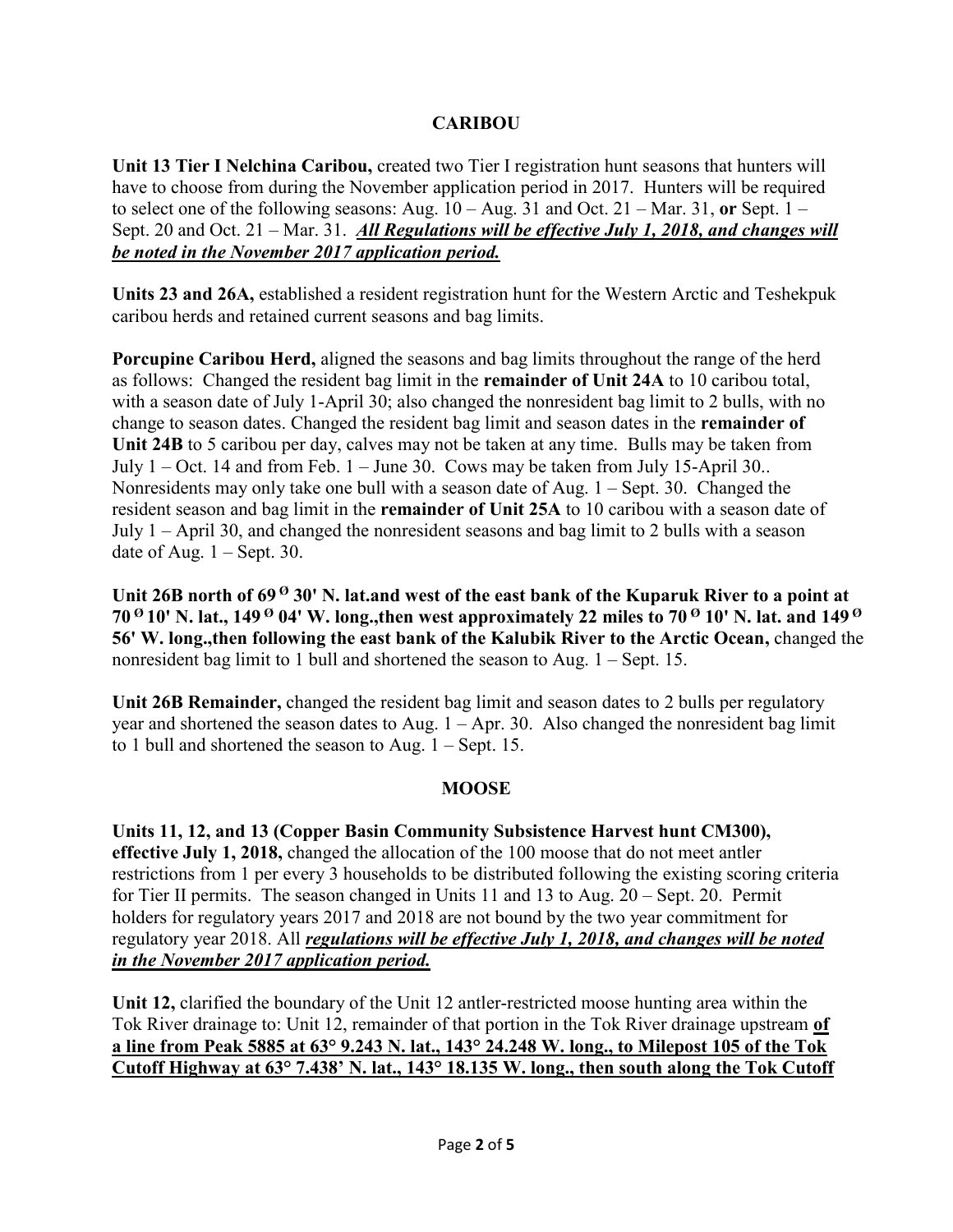# **Highway to the Little Tok River Bridge at Milepost 98.2; and within the Little Tok River drainage upstream of the Little Tok River Bridge at Milepost 98.2**

**Unit 18 Kuskokwim Area,** extend the resident season by 20 days to align with the federal season, season dates are now Sept. 1 – Sept. 30.

**Unit 18 south of and including the Goodness River drainage,** created a winter resident registration hunt with a bag limit of one moose for the month of January, a season of up to 21 days may be announced by emergency order.

**Unit 18 remainder,** created a winter antlerless moose hunt for nonresidents, season dates Dec. 1  $-Mar$  15

**Unit 20A,** lengthened the muzzleloader only hunting season by two weeks to Nov. 1 – Dec. 15.

**Unit 21E,** lengthened the resident season for moose by 5 days to Sept. 1 – Sept 25.

**Unit 21C and remainder 24C,** replaced the drawing permit hunts DM812 in Unit 21C and DM896 in the remainder of Unit 24C with a single registration permit hunt. Also eliminated the antler destruction requirement in hunt RM834. *All regulations are effective July 1, 2018.*

**Unit 22A in the Unalakleet River drainage and all drainages flowing into Norton Sound north of the Golsovia River drainage and south of the Tagoomenik and Shaktoolik River drainages,** lengthened the resident moose season by 6 days, season dates are now Sept. 1 – Sept. 20.

**Unit 22A north of and including the Tagoomenik and Shaktoolik River drainages,**  lengthened the nonresident moose by 6 days, season dates are now Sept. 1 – Sept. 20.

**Unit 22D Remainder,** eliminated the nonresident moose hunt.

**Unit 23,** changed the bag limit of the resident antlerless moose registration hunt to one antlered bull, season dates remained the same.

Unit 24B, expanded the winter registration hunt for one antlered bull moose to include all of Unit 24B.

# **SHEEP**

**Units 24B,** changed the resident bag limit to three sheep, only one may be a ewe.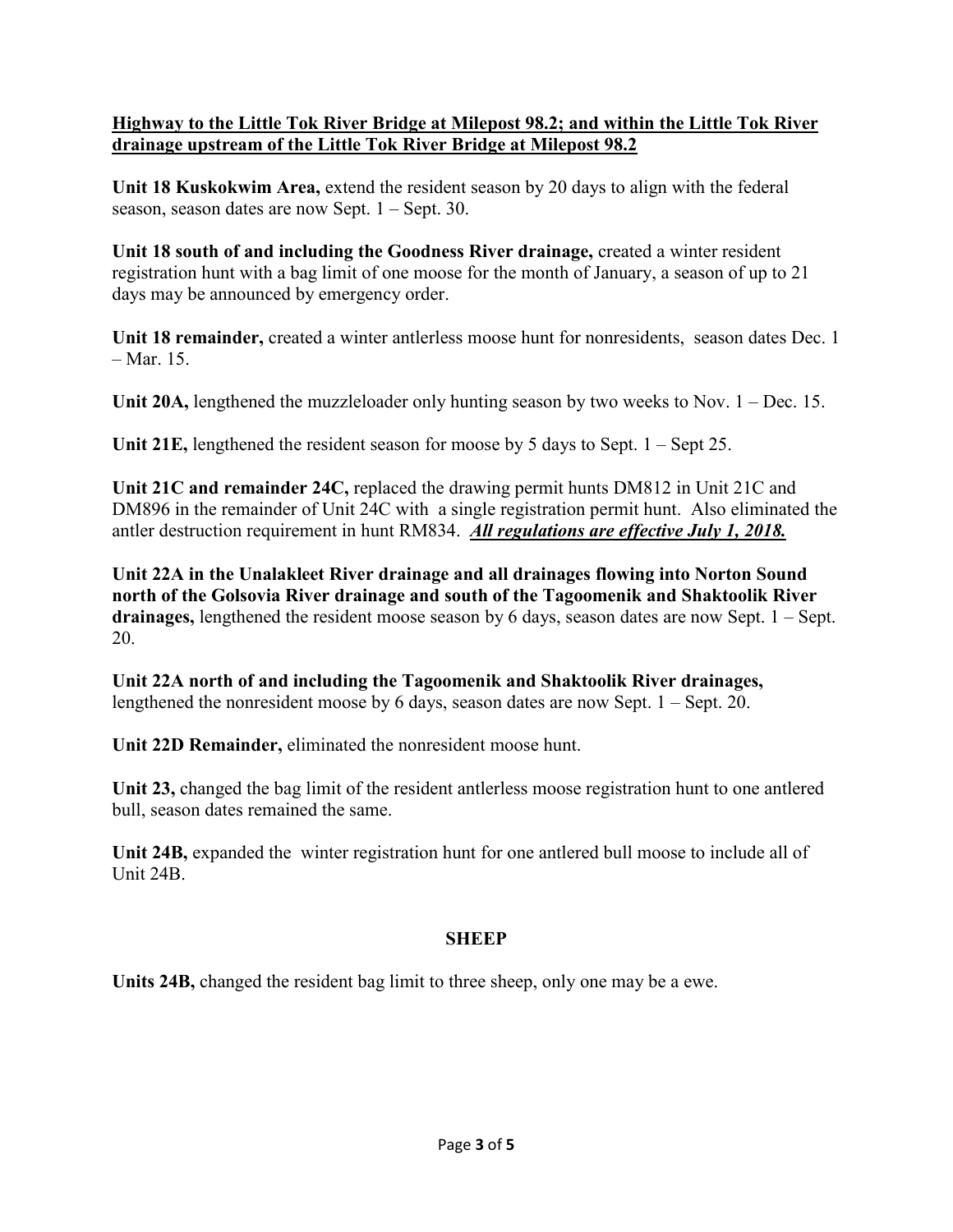#### **WOLVERINE**

**Unit 26B and 26C,** lengthened the hunting season by 10 days in the fall, season dates are now Aug. 20 – Mar. 31.

### **COYOTE**

**Unit 20D,** allow the use of dogs to hunt coyote, hunters are required to register with the department before hunting.

# **MISCELLANEOUS**

**Statewide,** removed the shared bag limit restriction for resident relatives accompanying nonresidents within second degree of kindred for guide required species.

**Unit 19D Upper Kuskokwim Controlled Use Area (UKCUA),** clarified the airports allowed to be used in the UKCUA to include Takotna, McGrath, Medfra, and Nikolai. Also, changed the control use area restrictions to be in effect only during the moose hunting season rather than year round.

**Unit 20E Glacier Mountain Controlled Use Area (GMCUA),** lengthened the time during which motorized access is restricted to July 26 – September 20.

**Unit 23 Noatak Controlled Use Area (NCUA),** shifted the entire controlled use area upriver to start at the mouth of the Agashashok River and end at the mouth of the Nimiuktuk River, retained the 10 mile corridor.

# **TRAPPING**

# **LYNX**

Unit 25, lengthened the season by two weeks in the spring, season dates are now Nov. 1 – Mar. 15.

### **WOLVERINE**

**Unit 20C west of the Toklat River,** lengthened the trapping season by one month in the spring, season dates are now Nov 1. – Mar. 31.